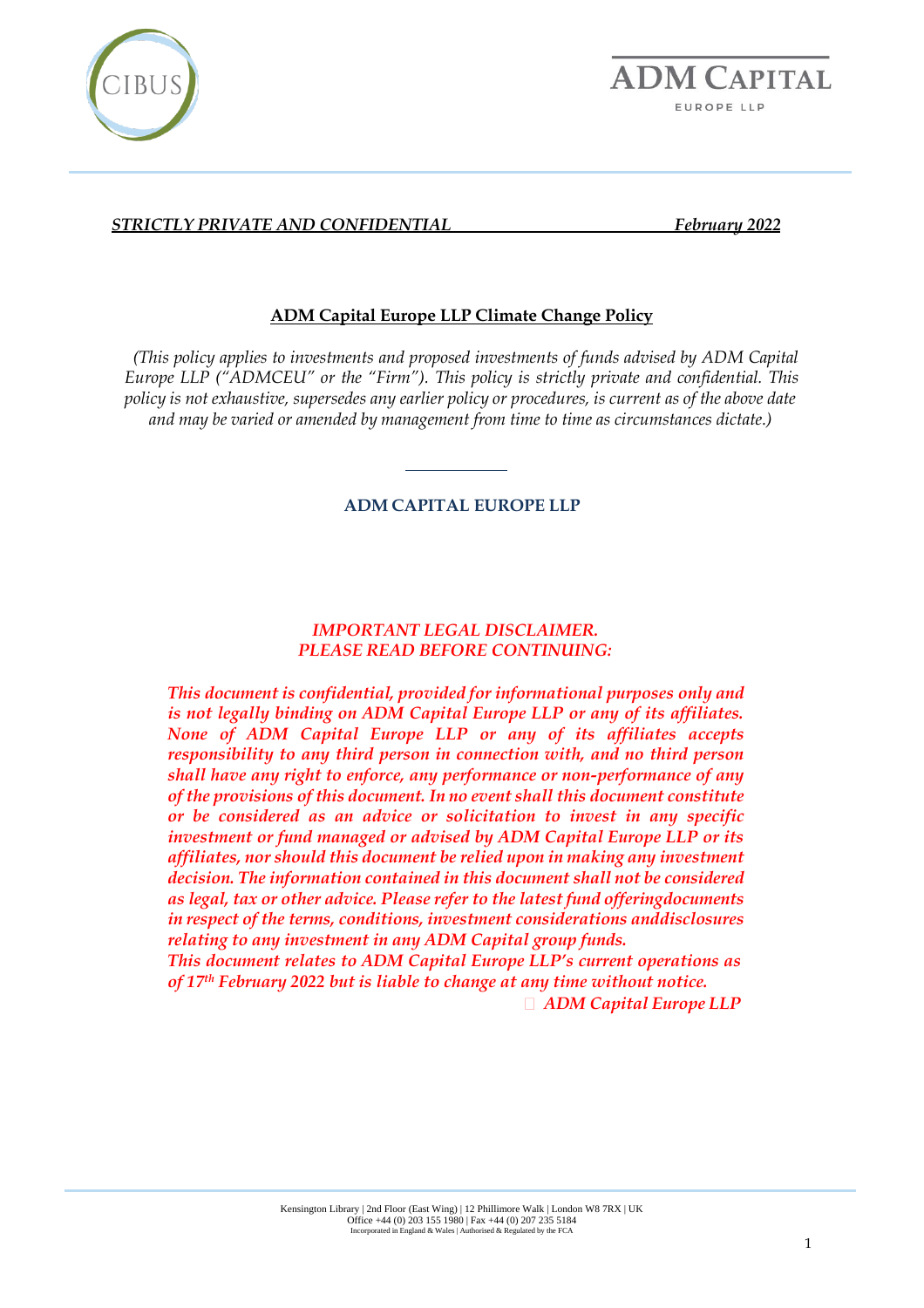

**ADM CAPITAL** EUROPE LLP

*STRICTLY PRIVATE AND CONFIDENTIAL February 2022* 

#### **Table of Contents**

| 2.2 INVESTMENT FRAMEWORK AND USE OF BEST PRACTICE STANDARDS 6 |  |
|---------------------------------------------------------------|--|
|                                                               |  |
|                                                               |  |
|                                                               |  |
|                                                               |  |
|                                                               |  |
|                                                               |  |
|                                                               |  |
| 4.2 REPORTING TO INVESTORS AND ONGOING ENGAGEMENT 11          |  |
|                                                               |  |
|                                                               |  |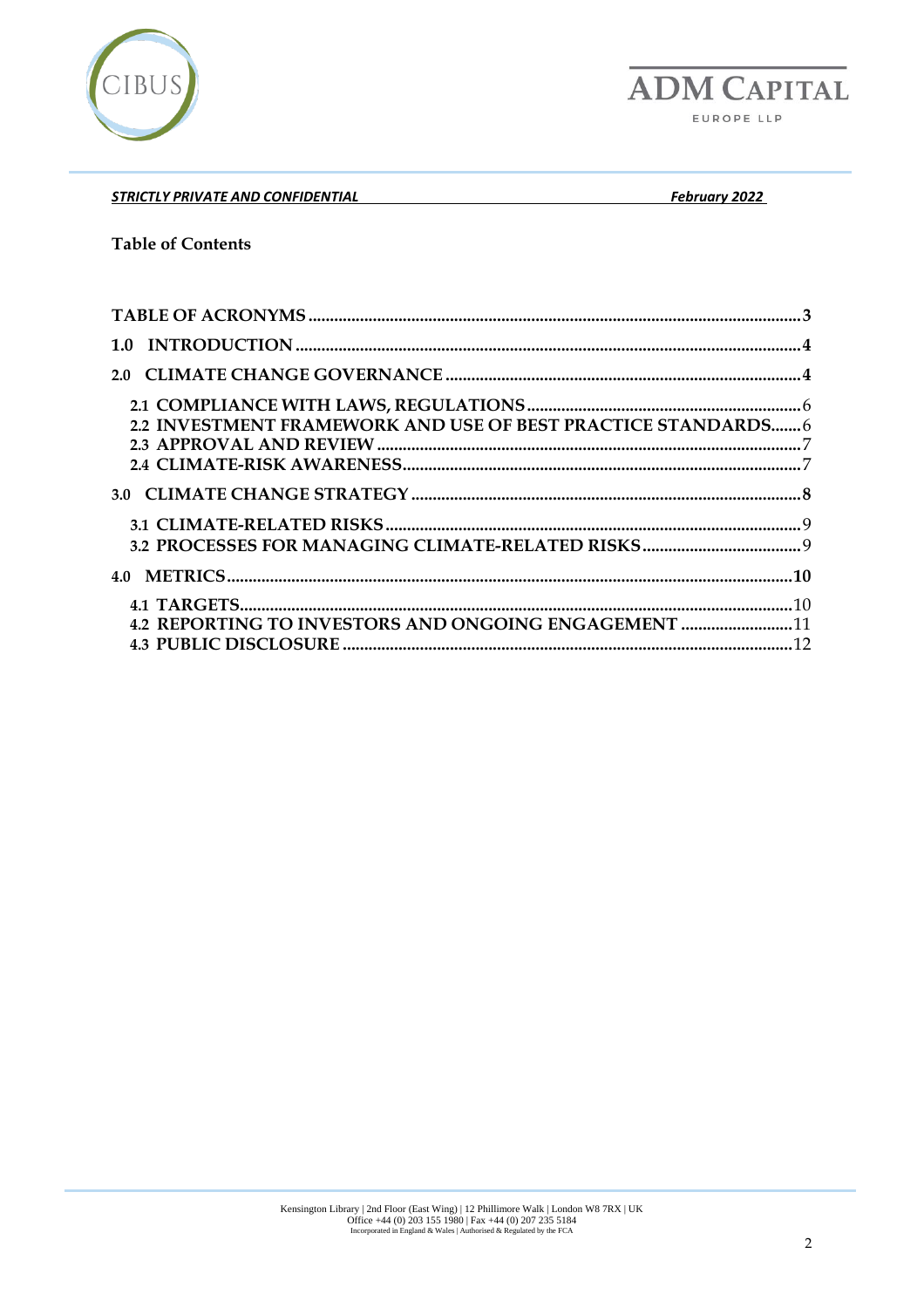

### <span id="page-2-0"></span>**Table of Acronyms**

| <b>Acronyms</b> | <b>Definition</b>                             |  |  |  |
|-----------------|-----------------------------------------------|--|--|--|
| <b>ADMCF</b>    | <b>ADM Capital Foundation</b>                 |  |  |  |
| E&S             | <b>Environmental and Social</b>               |  |  |  |
| <b>ESAP</b>     | <b>Environmental and Social Action Plan</b>   |  |  |  |
| <b>ESDD</b>     | <b>Environmental and Social Due Diligence</b> |  |  |  |
| <b>ESG</b>      | Environmental, Social and Governance          |  |  |  |
| <b>ESMS</b>     | <b>Environmental Social Management System</b> |  |  |  |
| ManBo           | The Management Board of ADM Capital           |  |  |  |
|                 | Europe LLP                                    |  |  |  |
| <b>GHG</b>      | Greenhouse Gas                                |  |  |  |
| <b>IFC</b>      | <b>International Finance Corporation</b>      |  |  |  |
| <b>KPI</b>      | Key Performance Indicators                    |  |  |  |
| <b>SASB</b>     | Sustainability Accounting Standards Board     |  |  |  |
| <b>TCFD</b>     | Task Force on Climate-related Financial       |  |  |  |
|                 | <b>Disclosures</b>                            |  |  |  |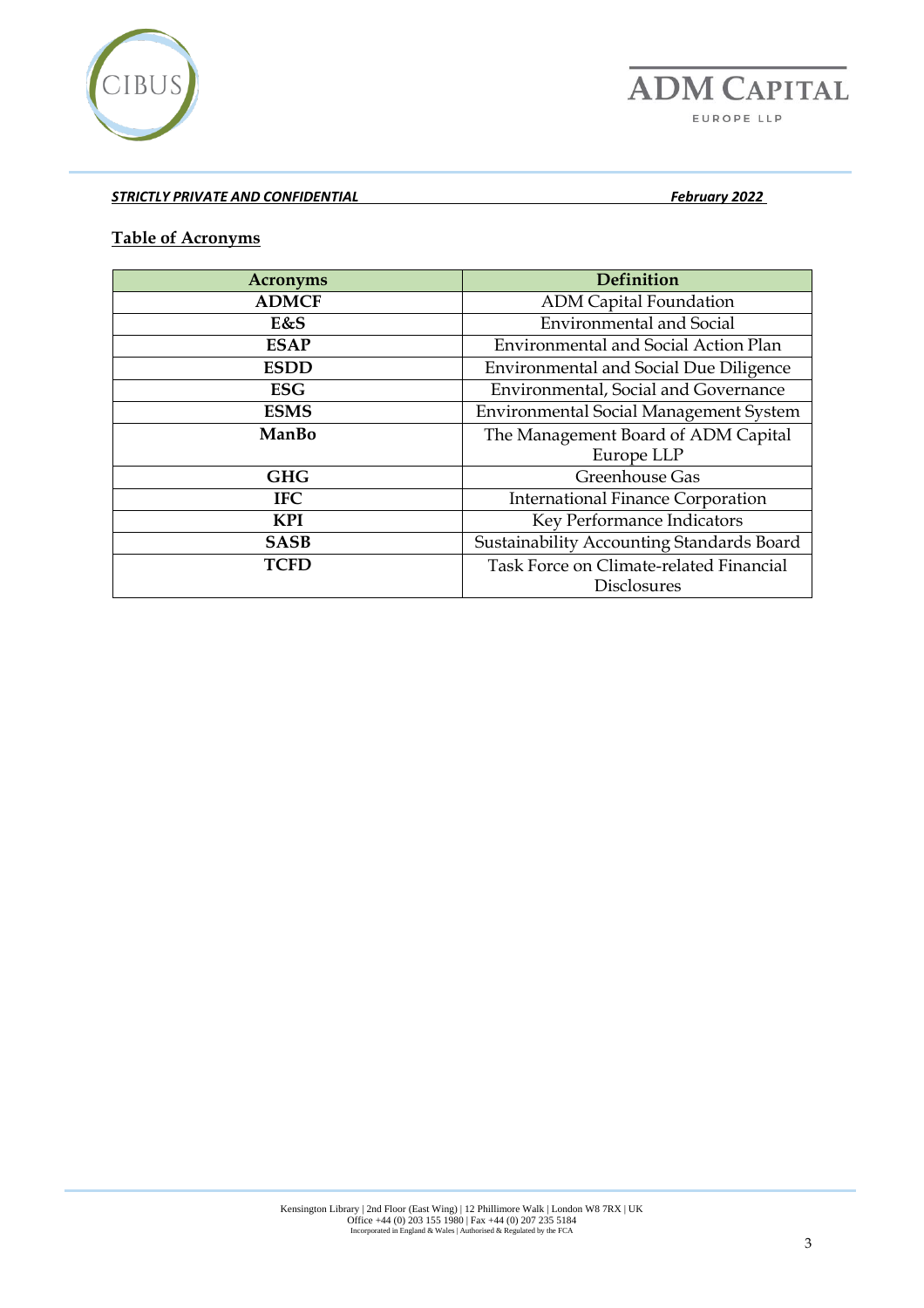

**ADM CAPITAL** EUROPE LLP

*STRICTLY PRIVATE AND CONFIDENTIAL February 2022* 

# **ADM Capital Europe LLP Climate Change Policy**

#### <span id="page-3-0"></span>**1.0 Introduction**

Changes to our increasingly erratic and warming climate have been recorded and these are, in part, driven by human actions, according to the scientific community. We believe that major shifts in consumption patterns, in technologies and in regulation will be required to drive the needed substantial and sustained reductions in GHG emissions. At the same time, we will need to adapt to our changing climates. This represents both risk and opportunity to the Cibus funds' portfolio companies and that, as risk managers, we must quantify the risk climate change represents to our investments, while, as asset allocators, we can play a role in supporting the transition to a low carbon and climate resilient economy.

Funds advised by ADM Capital Europe LLP ('ADMCEU') have duties to source and supervise portfolio investments responsibly on behalf of investors in these funds. Climate change represents the single most important sustainability factor given its systemic nature and the material influence on global financial markets. Neglecting climate change analysis could cause the mispricing of risk and the misallocation of assets. As a result, to ensure a prudent investment process, we have adopted this Climate Change Policy, which allows ADMCEU to adapt itself and its portfolio companies to climate change. This Climate Change Policy promotes a more resilient business, map our challenges and mitigate climate risks.

ADMCEU is seeks to align with the Task Force on Climate-related Financial Disclosures ('TCFD'). This policy and our actions will be reflected in our annual sustainability report.

ADM Capital Foundation ('ADMCF'), since 2006, has supported research, education and targeted action on climate and its related components such as land use, air pollution and water scarcity, forming a base of knowledge and research for ADMCEU.

<span id="page-3-1"></span>ADMCEU's founders and employees, as Investment Adviser to the Cibus funds, have recently established the Cibus Foundation ('CF') to support organisations (charities or not for profit entities) and individual initiatives that are focused largely on the environment, restricting pollution, sustainability, animal and human health or welfare, improving farming communities, cutting food waste and improving recycling techniques. CF focuses attention to ESG matters that have a direct impact on agriculture and the farming environment.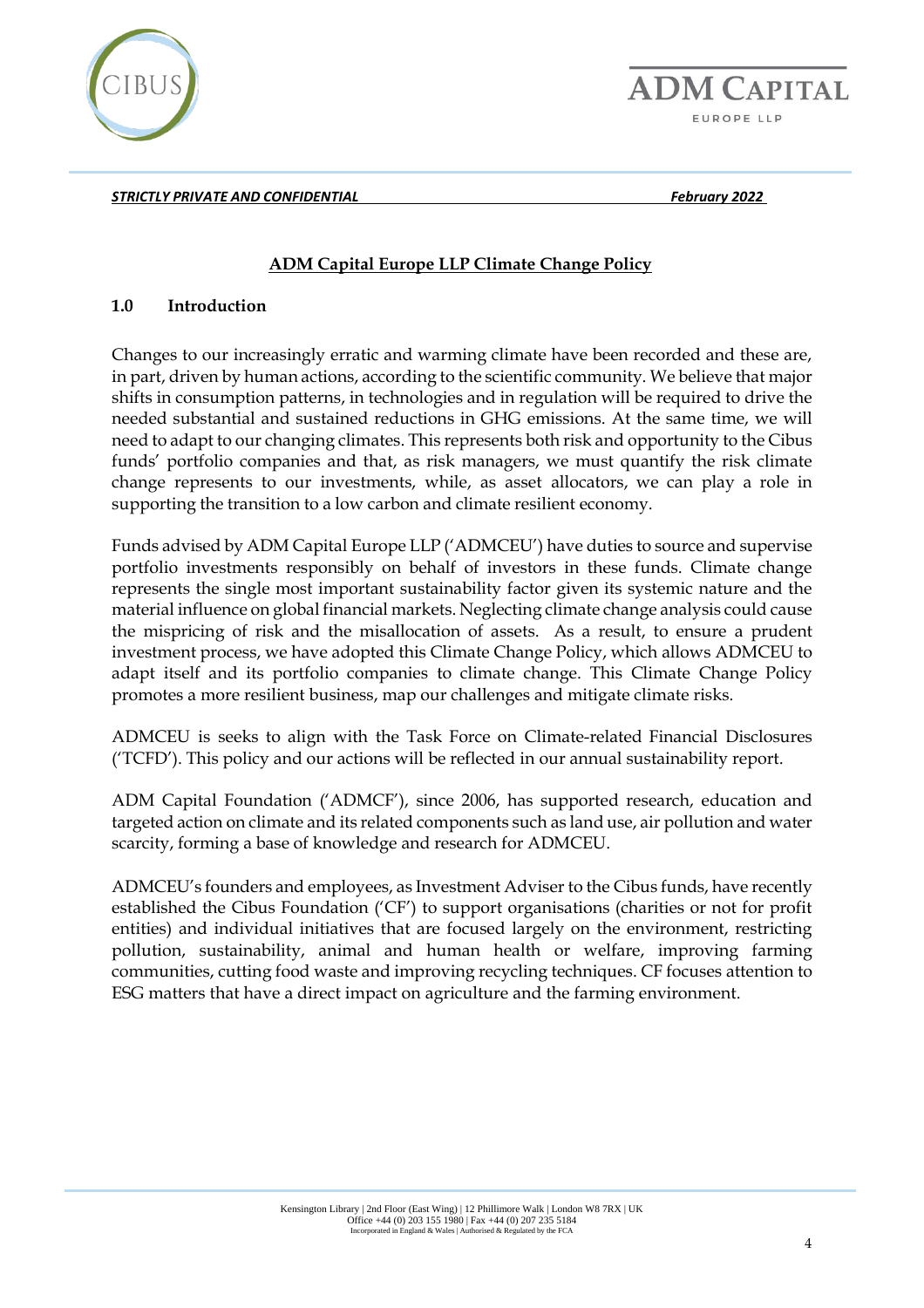

**ADM CAPITAL** EUROPE LLP

#### *STRICTLY PRIVATE AND CONFIDENTIAL February 2022*

### **2.0 Climate Change Governance**

We have governance in place to manage climate change risks and opportunities and see this as a journey of continuous improvement.

ADMCEU's Management Board ('ManBo'), comprised of ADMCEU's senior management, and the ESG Associate, drive the company's sustainability and climate initiatives, policies and procedures. As such, it regularly reviews ADMCEU's exposure to climate change risks and opportunities regarding governance, strategy, risk management and targets.

Our climate-related management falls under the category of "Environment" in our Environmental, Social and Governance ('ESG') management process. ESG implementation (including data collection and compliance) is the responsibility of the ESG Associate, supported by the investment team members, to analyse and monitor these factors throughout the life of an asset - from the initial investment committee papers through to transaction exits. ESG due diligence and monitoring is a key part of the ADMCEU investment process and ranks equally with the financial, legal, commercial or other data due diligence and monitoring carried out by the team.

ADMCEU's Investment Advisory Committee ('IAC**'**) reviews the risks and opportunities of all proposed investments, including ESG and climate change matters. Ongoing monitoring, after an investment has been made, is overseen by the ESG Committee.

Compliance with all Environmental, Social and Governance Responsibilities, including those related to climate, is overseen by the ESG Associate and the ADMCEU General Counsel, as well as ADMCEU's Sustainability Advisers. Their roles in relation to ESG follows:

- Assist in setting the Company's general strategy with respect to ESG Matters and to consider and recommend policies, practices and disclosures that conform to the strategy;
- To play an active role in the creation of and provide ongoing support (in the form of insights, information and relevant data) to, the Company's reporting and disclosure, with respect to ESG Matters;
- Review and decide on proposals from the ESG Associate regarding changes and updates to the Company's Environmental and Social Management System;
- To review current and emerging ESG Matters that may affect the business, operations, performance or public image of the Company and/or portfolio companies, our Limited Partners ('LPs') and other stakeholders and to make recommendations on how the Company's policies, practices and disclosures can adjust to or address current trends;
- To evaluate and advise the Company on requests and concerns from LPs relating to ESG matters;
- To assist with outside consultants, as applicable, to drive timely and relevant disclosures of ESG Matters; and
- To review an annual assessment of this document and agree upon proposed changes.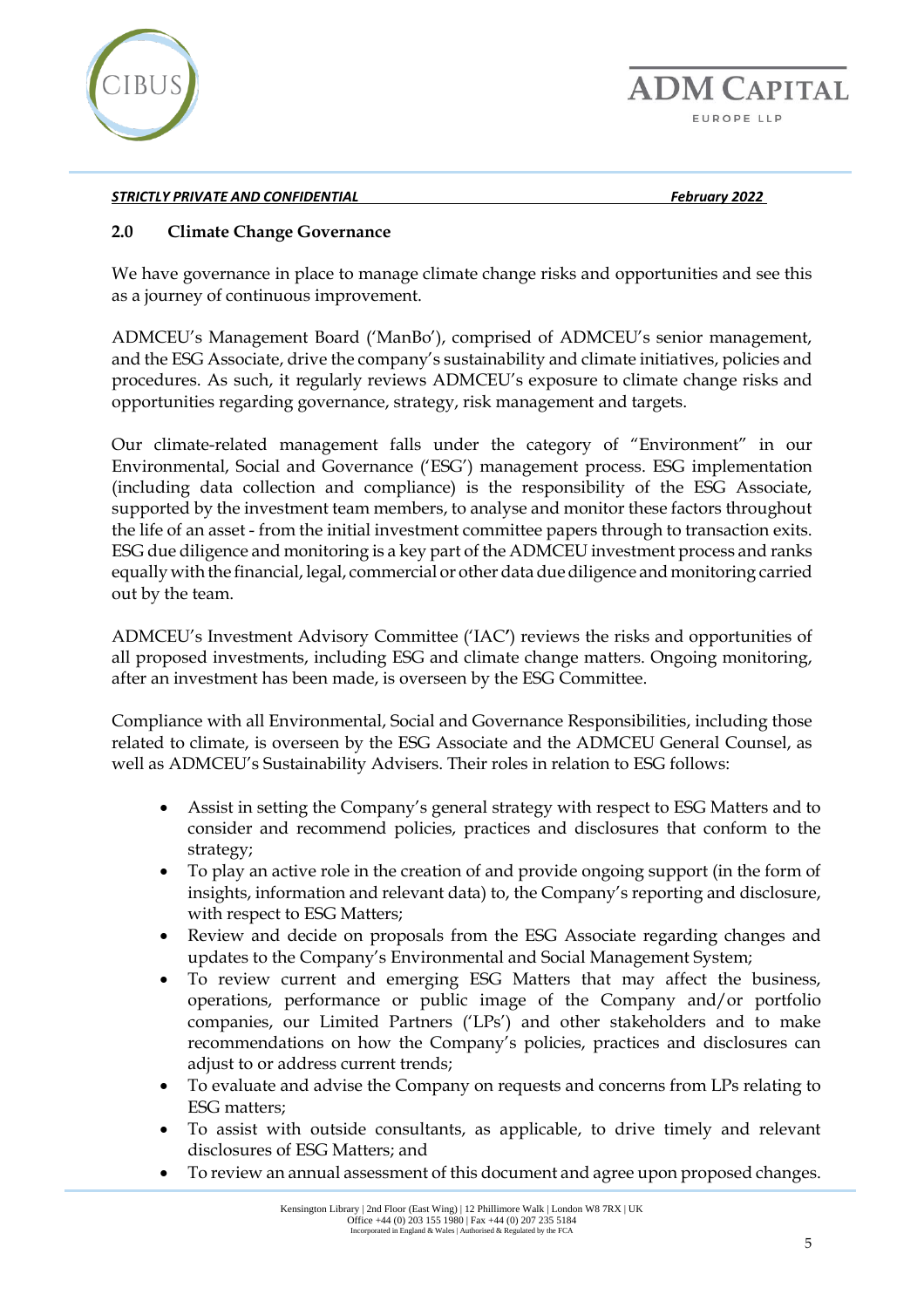

# <span id="page-5-0"></span>**2.1 Compliance with Laws, Regulations**

ADMCEU strives to comply with all applicable laws and regulations related to E&S aspects of its operations and it expects its clients and third parties acting on its behalf to do the same. ADMCEU's Environmental and Social Management System promotes adherence at both ADMCEU and client levels to all relevant regulatory requirements as well as voluntary commitments and best practice standards.

ADMCEU is a Principles for Responsible Investment ('PRI') signatory, which ADM Hong Kong Limited has been a signatory of since 2008. As such, ADMCEUvoluntarily follows the management and reporting recommendations and requirements of the PRI, including climate change-related governance and strategy, starting from 2020. ADMCEU is also a signatory of the Initiative Climat International ('iCI').

# <span id="page-5-1"></span>**2.2 Investment Framework and Use of Best Practice Standards**

ADMCEU adopts the International Finance Corporation ('IFC) Performance Standards ('PS') as its framework for the management of environmental and social risks and impacts associated with the projects it seeks to fund.

IFC Performance Standards define comprehensive operational requirements related to:

- Assessment and management of environmental and social risks and impacts, including climate-related ones;
- Labour and working conditions;
- Resource efficiency and pollution prevention;
- Community health, safety, and security;
- Land acquisition and involuntary resettlement;
- Biodiversity conservation and sustainable management of natural resources;
- Indigenous Peoples (including the use of free, prior and informed consent); and
- Cultural heritage.

Through adopting the IFC PS, ADMCEU is integrating the assessment and management of climate-related risks and opportunities with our portfolio companies.

As part of adopting the IFC PS, ADMCEU has also implemented an investment Exclusions List based on the IFC PS, UN Global Compact and The Guernsey Green Fund, which includes climate damaging sectors such as commercial logging, drift net fishing or other practices damaging to the marine environment. This exclusion list is updated regularly, by the ESG Associate, with our evolving Climate Change Policy and ESG standards.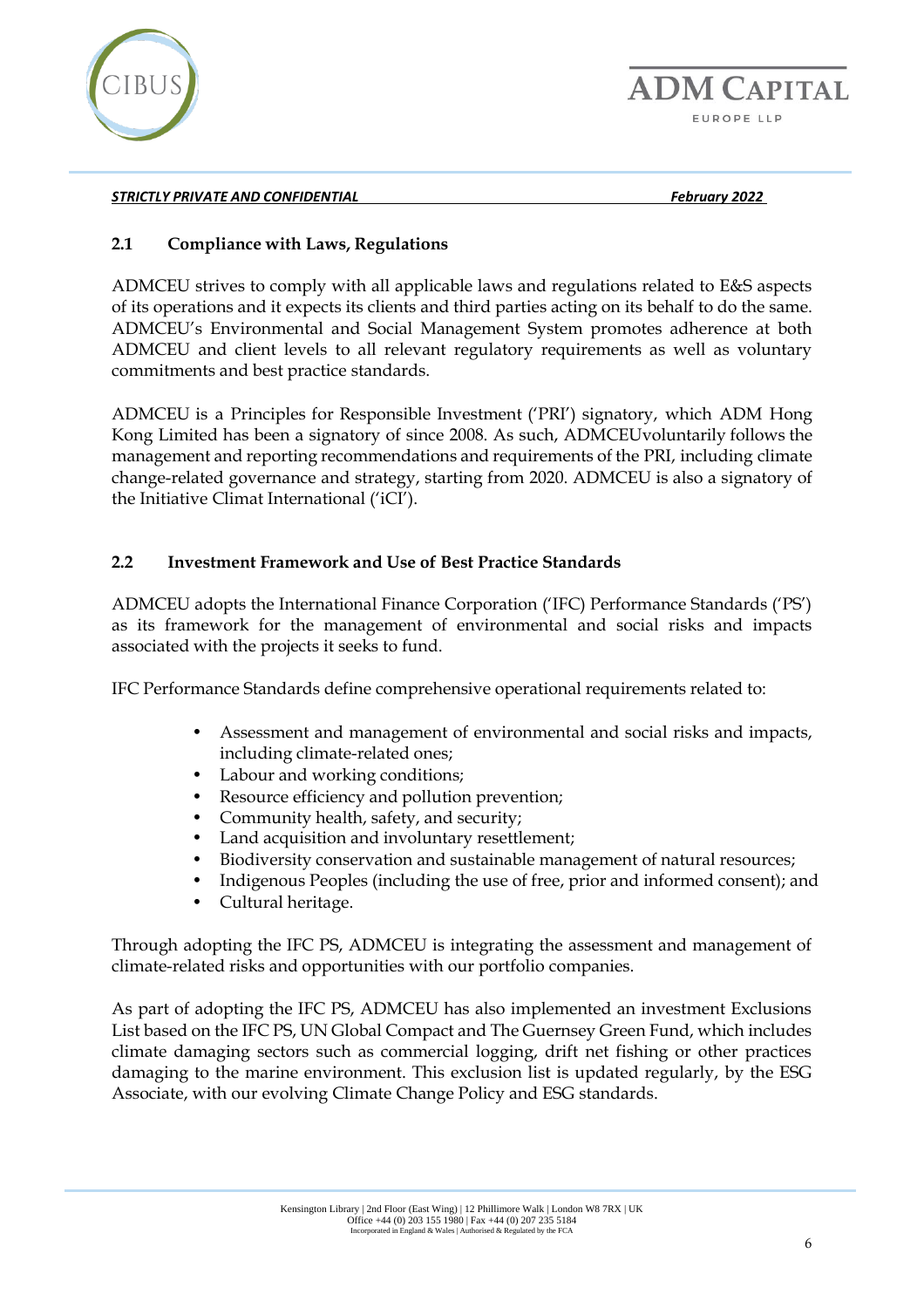

Governance

**Strategy** 

**Risk** 

Management

Metrics

and Targets

ADMCEU is adopting the recommendations of the TCFD to manage climate-related risks and opportunities incorporated in the funds it advises. TCFD recommendations provide a common international framework for companies and investors to disclose information about climate change in their business and investment practices.

The UK has recently announced its intention to make TCFD-aligned disclosures mandatory across the economy by 2025. The alignment of our Climate Change Policy to TCFD is a part of our roadmap to ensuring robust sustainability disclosures. Under TCFD, our recommendations are clustered under four categories; governance, strategy, risk management and metrics.

# **Core Elements of Recommended Climate-Related Financial Disclosures**

# Governance

The organization's governance around climate-related risks and opportunities

#### **Strategy**

The actual and potential impacts of climate-related risks and opportunities on the organization's businesses, strategy, and financial planning

#### **Risk Management**

The processes used by the organization to identify, assess, and manage climate-related risks

#### **Metrics and Targets**

The metrics and targets used to assess and manage relevant climate-related risks and opportunities

# <span id="page-6-0"></span>**2.3 Approval and Review**

This Climate Change Policy was approved by the Management Board in March 2021 and will be reviewed regularly as part of ADMCEU's ongoing management review processes.

#### <span id="page-6-1"></span>**2.4 Climate-risk awareness**

This Climate Change Policy is communicated to all ADMCEU staff members and will be made available to ADMCEU advised fund investors, portfolio companies and other relevant stakeholders, on request.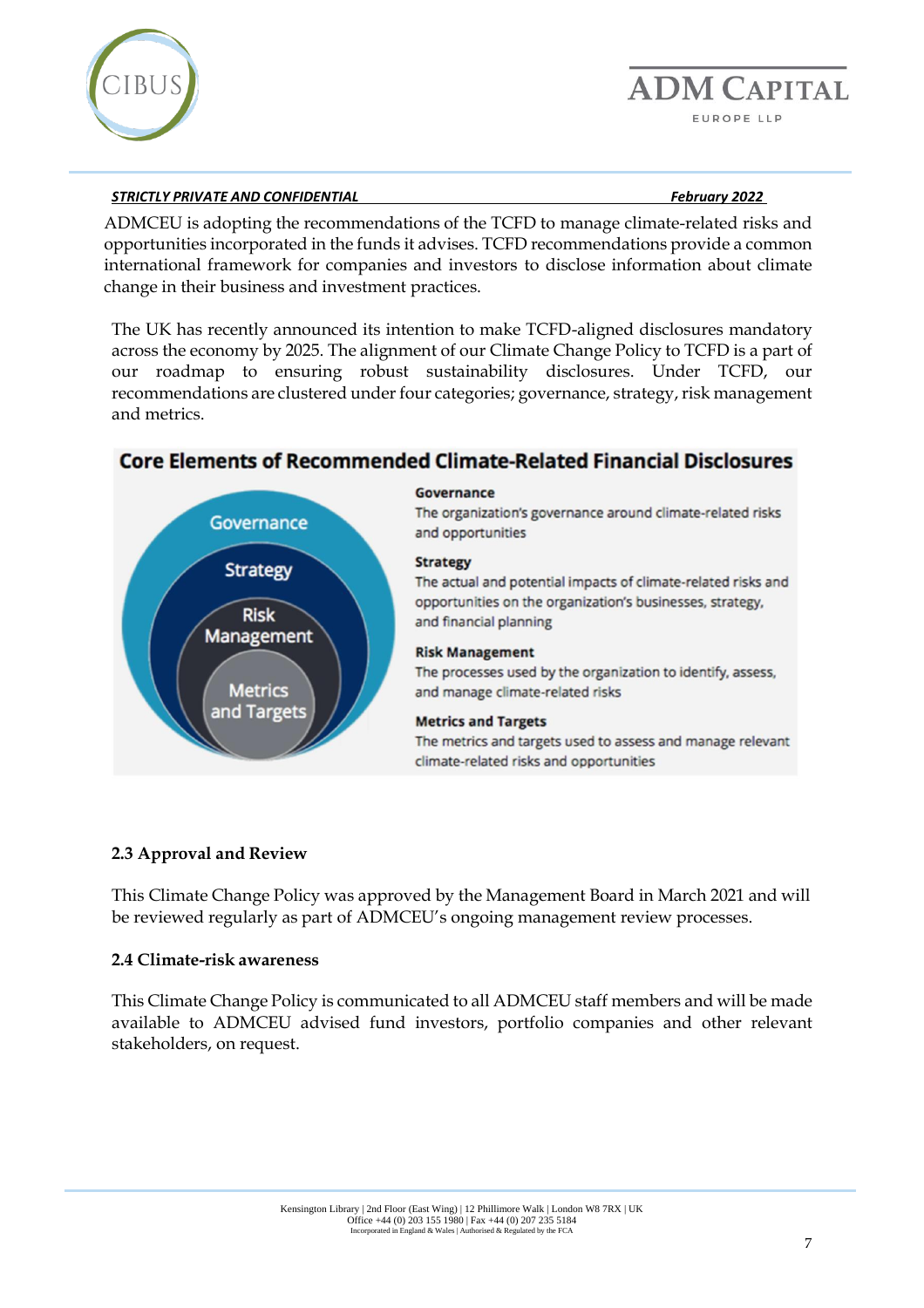

# <span id="page-7-0"></span>**3.0 Climate Change Strategy**

Climate change may have material impacts on ADMCEU's funds and portfolio companies. Climate-related impacts may extend beyond our investment, so we help our portfolio companies identify climate strategies of their own through data, discussion and, if necessary, corrective action. We also monitor our own emissions, thereby setting an example to portfolio companies.

Currently, our deal teams and ESG Associate manage each of our projects according to our ESMS:

- 1. Our exclusion list;
- 2. The ESG and positive solutions toolkit (including climate related risks), identifying risk and opportunity using our proprietary metrics frameworks;
- 3. Third party (or internally conducted) ESG due diligence, where appropriate;
- 4. Development of an Environmental Social Action Plan ('ESAP') to mitigate risks identified during ESG due diligence and based on mutual agreement with the portfolio company;
- 5. Identification and implementation our standards and unique E&S related KPIs; and
- 6. Monitoring and reporting of ESG matters (including ESAP compliance and E&S KPIreports) for the life of the deal.

The climate objective outlined above allows ADMCEU to:

- Adopt the internationally recognised TCFD framework to shape and report on our sustainability work;
- Contribute positively to the Paris Agreement's<sup>1</sup> objectives of keeping warming to 2.0 degrees Celsius above pre-industrial levels and limiting the increase to 1.5 degrees Celsius;
- Support the economic transformation towards a low carbon economy and actively seek portfolio companies who support this process; and
- To apply this strategy broadly across the portfolio investment activities.

<sup>&</sup>lt;sup>1</sup> The Paris Agreement aims to respond to the threat of climate change by keeping a global temperature rise this century well below 2 degrees Celsius, above pre-industrial levels and to limit the temperature increase even further to 1.5 degrees Celsius. Additionally, the agreement aims to increase the ability of countries to deal with the impacts of climate change and making finance flows consistent with a bwGHG emissions and climate-resilient pathway. To reach these ambitious goals, appropriate mobilisation and position of financial resources, a new technology framework and enhanced capacity-building is to be put in place, thus supporting action by developing countries and the most vulnerable countries, in line with their own national objectives. The Agreement also provides for an enhanced transparency framework for action and support.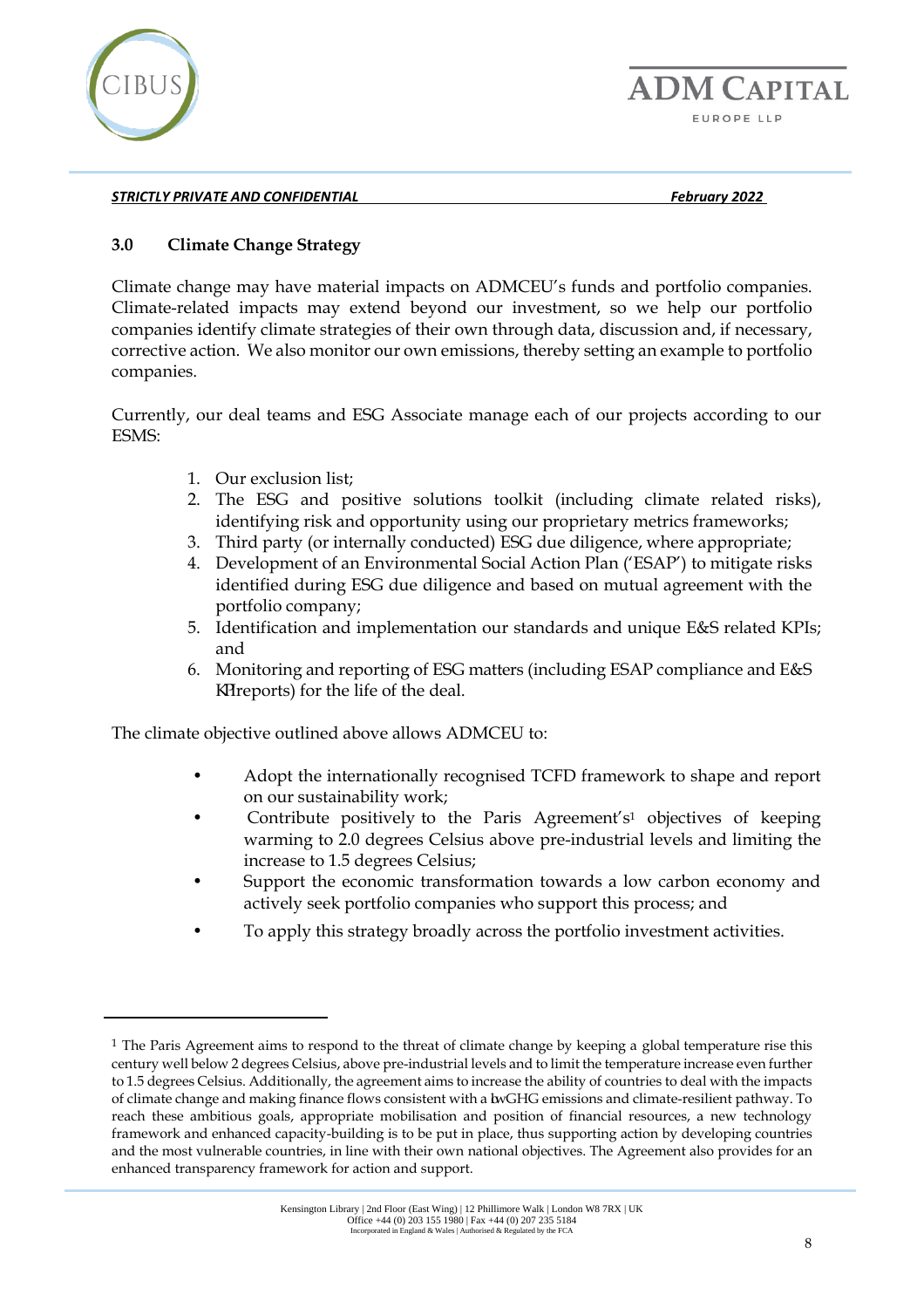

#### <span id="page-8-0"></span>**3.1 Climate-related risks**

In line with the recommendations of the TCFD, we divide climate-related risks into two major categories:

- Risks related to the physical impacts of climate change; and
- Risks related to the transition to a lower-carbon economy: policy and legal, technology,market and reputation risks.

Transition risks represent climate-related issues such as policy and regulatory change, reputational impact and shifts in market preferences, norms and technology caused by a changing climate. These transitional risks can affect Cibus funds' portfolio companies' operations and profitability and even lead to stranded assets and thus indirectly affect the funds we advise. Supply and demand could be affected by changes in policies and technologies and may affect the valuation of portfolio company assets and liabilities. We anticipate that these risks will emerge in the short to medium term (5-10 years). At the same time, we recognise that climate-induced transition brings opportunities including those driven by resource efficiency as well as the development of new technologies, products and services that could lead to new markets and sources of funding which we wish to continue to explore.

Physical risks include extreme weather events such as flooding, typhoons, droughts and wildland fires, exacerbated in severity by climate change. The effects of these risks could include property losses, production disruption, workforce interference and supply chain issues.

#### <span id="page-8-1"></span>**3.2 Processes for managing climate-related risks**

ADMCEU is continuously working towards improving its internal processes to manage climate related risks and opportunities, both at the portfolio company level and at the firm level.

ADMCEU follows a systematic E&S process for all ourinvestments to ensure material climaterelated risks are managed to the best of our abilities. We have an ESMS in place to provide a set of procedures, internal capacity and policies to identify, manage and report on ADMCEU's exposure to current and potential portfolio ESG risks. We identify climate-related risks as a component of our ESG risk assessments.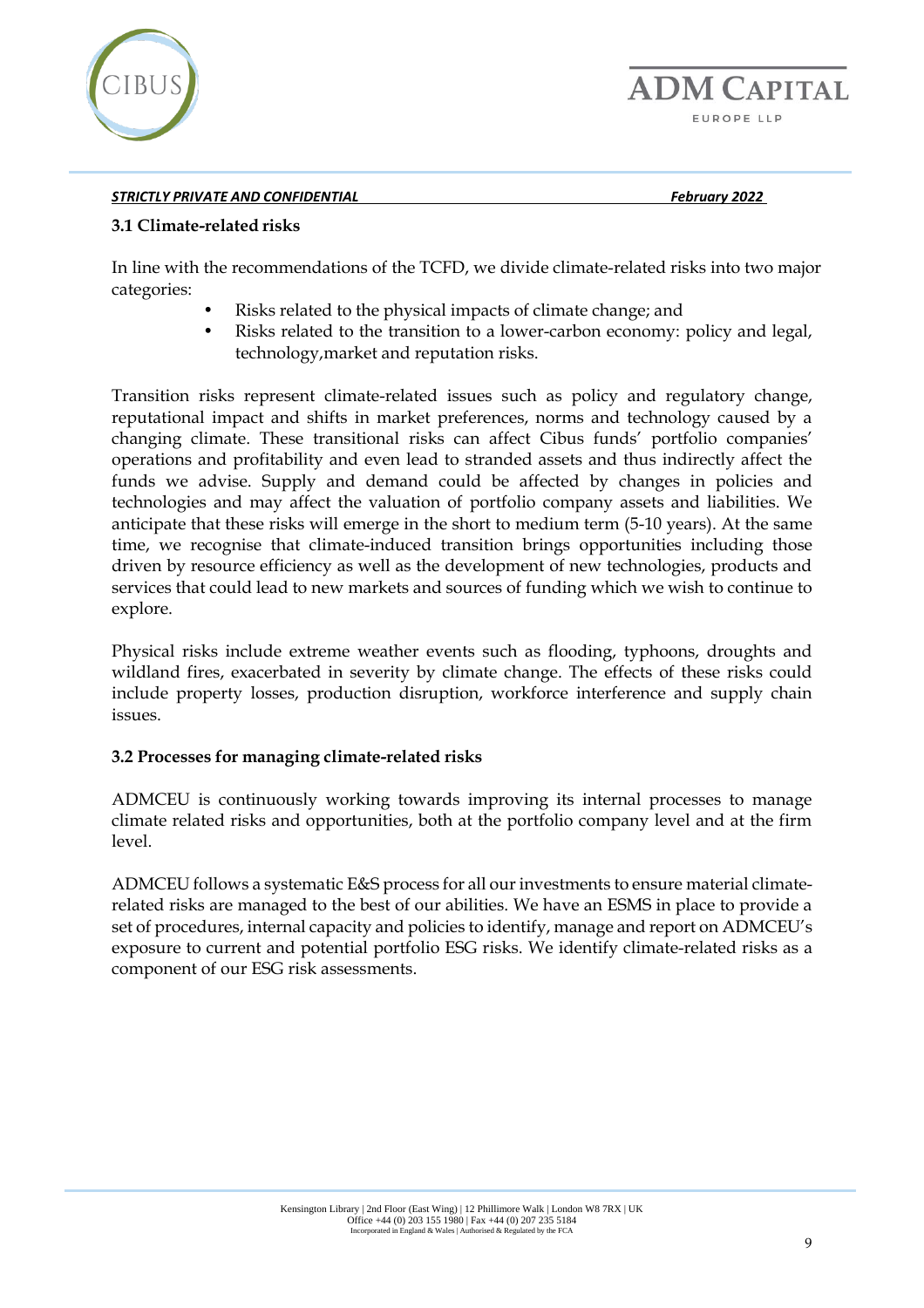

Our in-house ESG and Positive Solutions toolkit provides investment analysts an understanding of risks at the earliest stage of our investment cycle. Our objectives include:

- Ensuring that ESG and impact factors are part of the decision making throughout the investment cycle.
- Supporting portfolio companies to identify and manage ESG and impact risk, as well asidentify opportunity;
- Creating a framework to engage with clients and stakeholders on ESG standards;
- Supporting performance monitoring and identify areas where ESG risk should be mitigated within a consistent approach across the funds; and
- Helping ADMCEU capture the value of ESG integration and demonstrate its track record to investors and other counterparties.

See our Emissions Collection Process document for further information on our GHG emissions collection process and how we approach collecting emissions. ADMCEU has developed a tool to collect portfolio company emissions. This will be an iterative process and will improve year on year as we develop the structures to tackle emission collected as accurately as possible.

#### <span id="page-9-0"></span>**4.0 Metrics**

#### <span id="page-9-1"></span>**4.1 Targets**

We have identified metrics to assess our climate-related risks and how we can monitor and report on those.

ADMCEU has identified climate-related key performance indicators ('KPIs') alongside other environmental, social and governance indicators, for each project and across its portfolio, that it wishes to monitor and report on to its investors. Our aim is also that our KPIs contribute to the 2015 Sustainable Development Goals ('SDGs') and ultimately align the SFDR Principle AdverseImpact ('PAI') reporting framework. We are looking to align our KPIs with the SDGs to achieve the goals set out. KPIs are established and data is collected to monitor progress and mitigate risk in our portfolio companies. We utilise the KPIs gathered to produce fund-wide reporting, our annual sustainability report and report to the UN Principles of Responsible Investment (UN PRI). The dashboard also enables portfolio companies/ LPs to produce ESG risk and sustainability reports.

KPI data is collected in a transaction and, along with an ESAP, we set E&S objectives. SASB Accounting Metrics are used with our toolkit and used to assess material impact and opportunities.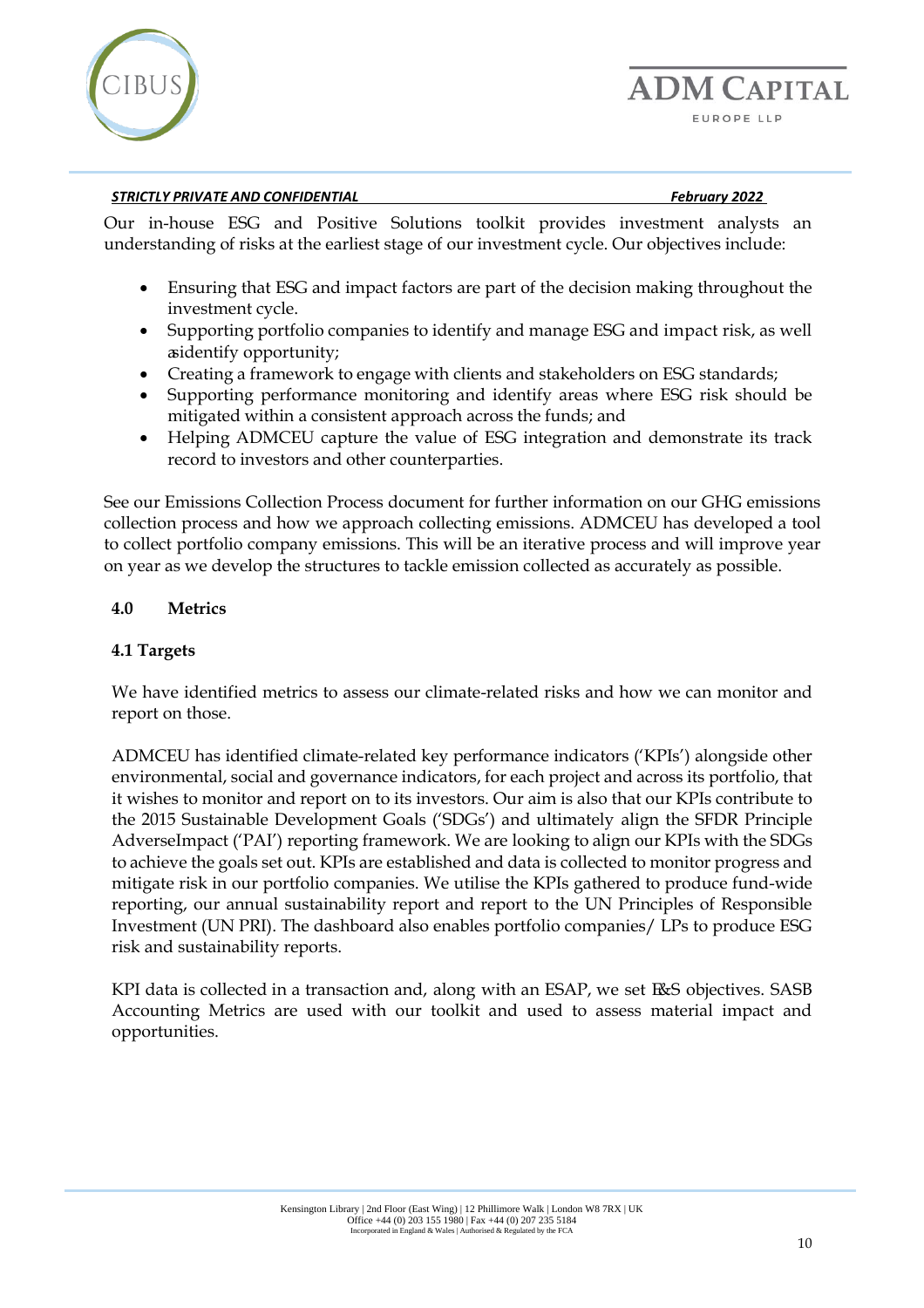

ADMCEU's climate related KPIs

| Metric                          | Unit           | Risk Type                     | <b>SDGs</b> |
|---------------------------------|----------------|-------------------------------|-------------|
| GHG Emissions (Scope 1,2 and 3) | tCO2e          | Transition                    | 7.4         |
| <b>GHG Emissions Target</b>     | tCO2e          | Transition                    | 7.4         |
| <b>Electricity Consumption</b>  | Kwh            | Transition                    | 7.4         |
| Electricity usage target        | Kwh            | Transition                    | 7.4/7.3     |
| % Electricity from renewables   | $\%$           | Transition                    | 7.4/7.2     |
| <b>Fuels Used</b>               | M3/litres      | Transition                    | 7.4         |
| Municipal Solid Waste Generated | Tonnes         | <i>Transition</i>             | 12.4        |
| % Recycled/ Re-used Waste       |                | Transition                    | 12.5        |
| % Hazardous Waste               |                | Transition                    | 12.4        |
| Total amount of waste product   |                | Transition                    | 12.5        |
| <b>Water Consumption</b>        | m <sub>3</sub> | Physical/Transition           | 6.4         |
| Climate Change / Environmental  |                | Physical/Transition/Liability | 13.1        |
| Policy                          | Yes/No         |                               |             |

ADMCEU intends to monitor its own operational greenhouse gas emissions annually. Separately, as part of the measurement of ADMCEU's Scope 3 emissions, we have embarkedupon monitoring pilot portfolio companies for their Scopes 1 and 2 emissions.<sup>2</sup>

#### <span id="page-10-0"></span>**4.2 Reporting to Investors and Ongoing Engagement**

After the initial investment, ADMCEU continuously monitors pre-agreed data relating to the financial, commercial and ESG performance of the portfolio company and, where applicable under the relevant fund offering documents, ADMCEU provides a quarterly investor report that contains a summary of these data to investors (including ESG performance and climate data). ADMCEU works with each portfolio company to establish emissions reduction actions and strategies. ADMCEU also develops physical and transition risk adaptation plans and supports projects which enhance environmental benefit (e.g., biodiversity and natural capital).

A central file of all E&S due diligence reports, ESAPs, E&S KPIs and other E&S data and compliance procedures implemented in respect thereof is maintained by ADMCEU for each portfolio company and updated periodically.

ADMCEU engages, on a case-by-case basis, with relevant stakeholders, civil society organisations and industry groups, and participates in initiatives support our Climate Change Policy implementation.

<sup>2</sup>The GHG Protocol Corporate Standard classifies a company's GHG emissions into three 'Scopes'. Scope 1 emissions are direct emissions from owned or controlled sources. Scope 2 emissions are indirect emissions from the generation of purchased energy. Scope 3 emissions are all indirect emissions (not included in scope 2) that occur in the value chain of the reporting company, including both upstream and downstream emissions. This applies to all ADMCEU portfolio companies.